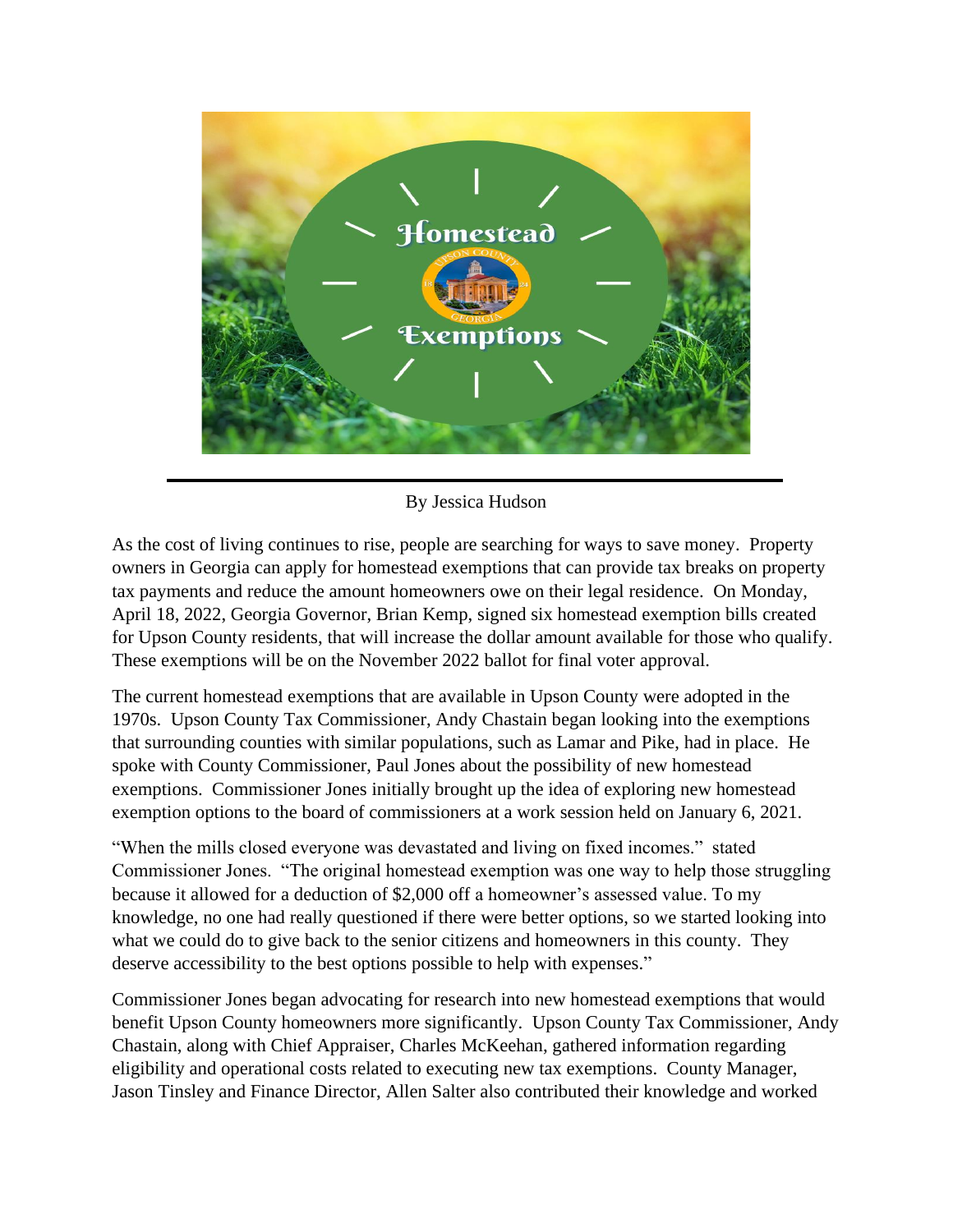with Upson County staff members to draft a resolution to be approved by the board of commissioners.

In a county where most residents are homeowners versus renters, the board of commissioners wanted to make the biggest impact possible for homeowners. A resolution for a six-tiered homestead exemption was created that proposed the following:

- *1) Local legislation allowing for an increase in the County's current homestead exemption for County residents currently receiving or are eligible to receive the Standard Homestead Exemption), from \$2,000 to \$10,000. Additionally, County residents who are eligible for the aforementioned and are 100% disabled, via a physician's letter), will increase from \$10,000 to \$20,000.*
- *2) Local legislation allowing for an increase of the County's current local homestead exemptions for residents 62 years of age or over of those currently receiving or are eligible to receive the 62 years old or older Homestead Exemption, from \$2,000 to \$12,000. The County residents who are eligible for the aforementioned and are 100% disabled, via a physician's letter, will increase from \$12,000 to \$22,000. There shall be no income requirement for this exception.*
- *3) Local legislation allowing for an increase of the County's current local homestead exemptions for residents 65 years of age or over of those currently receiving or are eligible to receive the 65 years old or older Homestead Exemption, from \$4,000 to \$14,000. The County residents who are eligible for the aforementioned and are 100% disabled, via a physician's letter, will increase from \$14,000 to \$24,000. There shall be no income requirement for this exception.*

The Upson County Board of Commissioners discussed and voted on Resolution 17-2021 Homestead Exemptions, at their regular meeting held on August 24, 2021. Commissioner Jones made the motion to approve the resolution and the motion was seconded by Commissioner James Ellington. The board of commissioners voted unanimously to approve the resolution.

Once approved, Representative, Beth Camp introduced the legislation in the Georgia House of Representatives. After two attempts, the bills were passed with the required supermajority of 120 votes in the House on March 23, 2022. The bills were then represented in the Georgia Senate by Senator, John Kennedy where the legislation was adopted on March 29, 2022. Governor Kemp signed the bills on April 18, 2022.

According to chief appraiser, Charles McKeehan, the new regular exemption will result in an estimated additional \$66.00 deduction on a piece of property valued at \$100,000, and an estimated additional \$82.80 deduction for a property owner who is 62 years old or older. These estimated amounts are calculated for the county portion only and based on the current millage rate. The new exemptions are not based on income and include a 3% inflation buffer for each year that increases congruently with property values.

"These new homestead exemptions will be very beneficial to the citizens of Upson County," stated Charles. "Especially since as home values continue to grow, so will the amount of homestead exemption available to those who qualify."